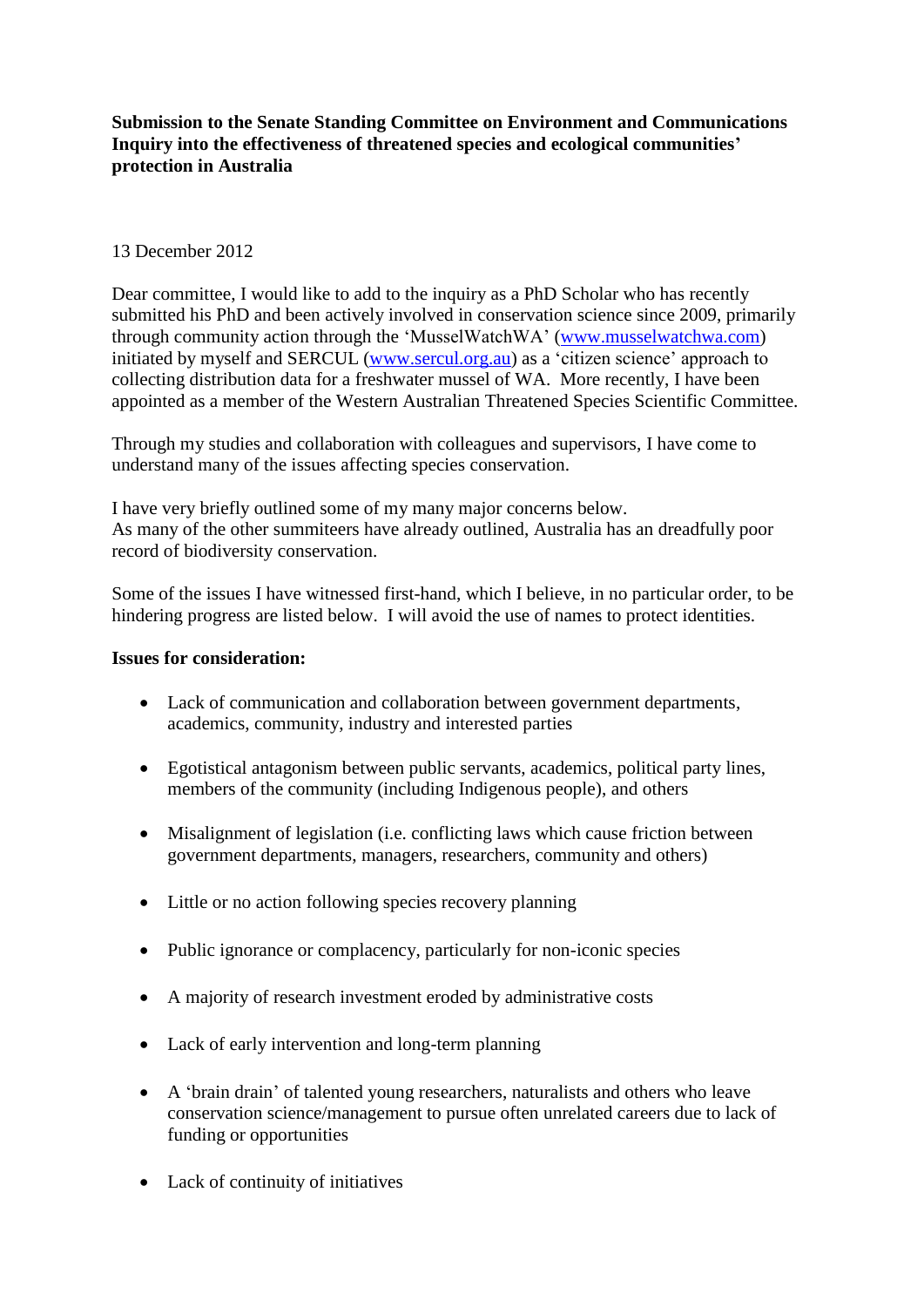- Economic development often takes precedence even if it means loss of habitat or species
- Adoption of IUCN Red List Guide Lines is a good start, but even then there are issues as stated in peer-reviewed literature
- Poorly-staffed conservation reserves (i.e. rangers which are required to manage areas much too large to be effective)
- Lack of protection of park managers from society's miscreants (drug and alcohol abusers and other criminals within park boundaries)
- Unregulated poaching
- A mis-guided push to reduce "green-tape"
- Online resources becoming inactive and effectively "lost in space" as governments, institutions and industries undergo restructuring
- The EPBC Act often referred to as a "Toothless Tiger"

### **Positive Feedback:**

- The online resources, in their current form, relating to the EPBC Act are very informative and usually satisfactory, but it is essential they remain accessible perpetually
- ABRS funding is a good program, I wish there were more opportunities available, particularly to bridge the gap between postgraduate study, the thesis examination process and salaried professional employment
- Federally listed species hold more weight than state listings and offer the necessary checks and balances between Commonwealth and State Government
- Funding community action projects for on-ground works is a positive step forward, but longer-term funding and monitoring are needed to ensure success
- Passionate and driven individuals within government, academic, industrial and community departments and circles are the ones who make things happen, despite the setbacks arising from the bureaucratic machine
- Community education, on-ground action, united commitment, mitigation and monitoring are effective strategies which need to be enhanced through supportive and positive funding processes